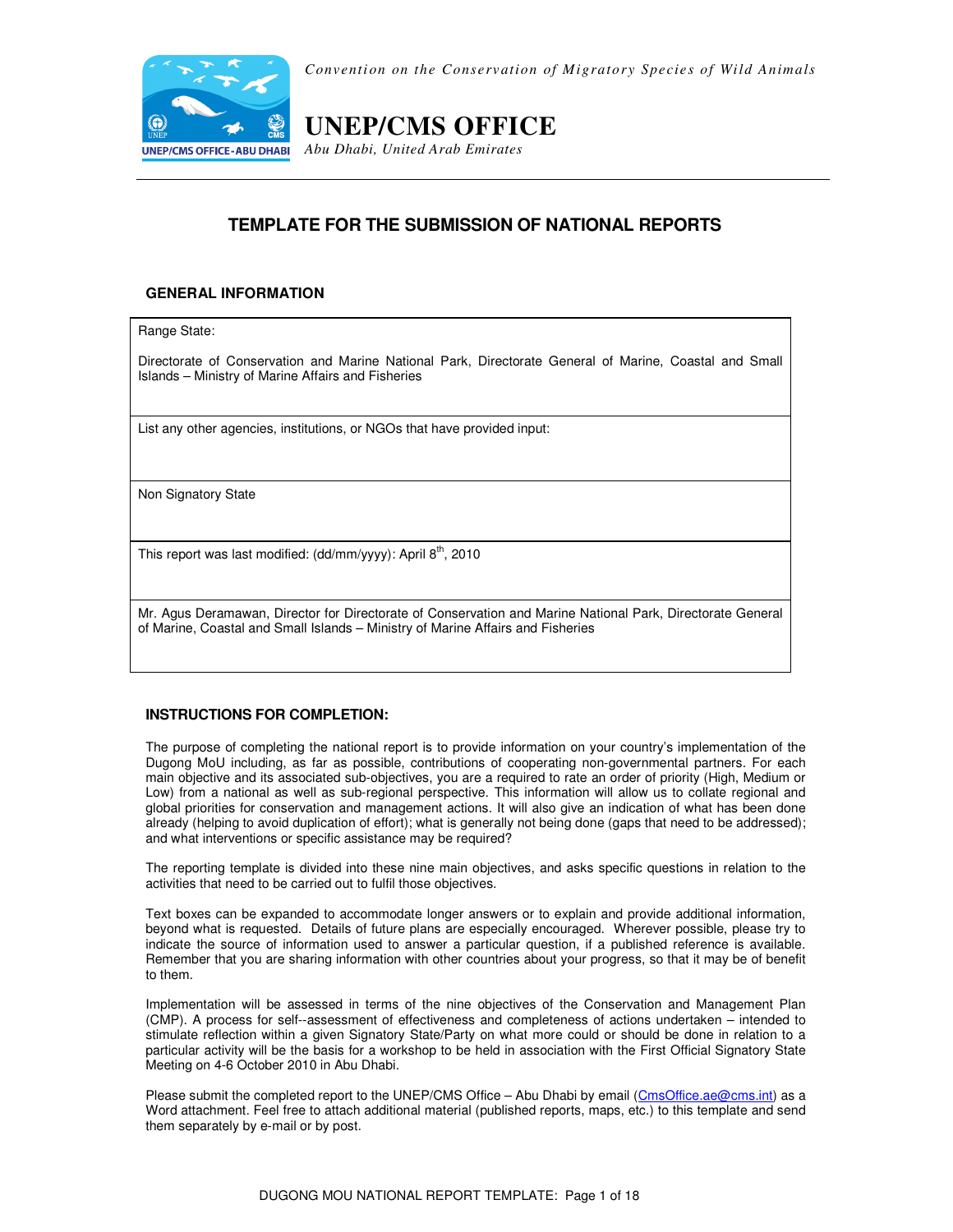## **OBJECTIVE 1: REDUCE DIRECT AND INDIRECT CAUSES OF DUGONG MORTALITY**

**1.1 Threats facing dugong population** 

Rate as a National priority: High  $\Box$  Medium  $\Box$  Low  $\Box$ 

Rate as a Sub-Regional priority: High  $\Box$  Medium  $\Box$  Low X

What has your country done to identify, assess and evaluate the threats to dugong populations? What kind of measures has your country developed to address these threats? Please check box when applicable and provide a specific description on the free text field\* below.

- Established baseline data collection and monitoring programmes to gather information on the nature and magnitude of threats
- $\Box$  Regularly updated existing data on threats to dugong populations and their habitats
- Determined those populations affected by traditional subsistence and customary use, incidental capture in fisheries, and other sources of mortality
- Conducted socio-economic studies among communities that interact with dugongs and their habitats
- Implemented programmes to correct adverse social and economic incentives that threaten dugong populations
- Facilitated the development of means of subsistence to minimise resultant adverse social and economic impacts
- X Enacted, where not already in place, legislation and prohibited the direct use (capture or killing) of, and domestic trade in, dugongs their parts or products, whilst allowed exceptions for traditional subsistence or customary use
- X Established management programmes to enforce such legislation
- X Negotiated, where appropriate, management agreements in consultation with other concerned States
- $\overline{X}$  Identified resources and sources of funding for the above programmes
- Other, please describe:

\* Free text field for a specific description on actions implemented:

#### **1.2 Dugong mortality in fishing activities**

Rate as a National priority: High  $\Box$  Medium  $\boxed{\times}$  Low  $\Box$ 

Rate as a Sub-Regional priority: High  $\Box$  Medium  $\Box$  Low  $\boxtimes$ 

What has your country done in order to reduce, to the greatest extent practicable, the incidental capture and mortality of dugong in the course of fishing activities? Please check box when applicable and provide a specific description on the free text field\* below.

 $\Box$  Developed and used gear, devices and techniques to minimise incidental capture of dugongs in artisanal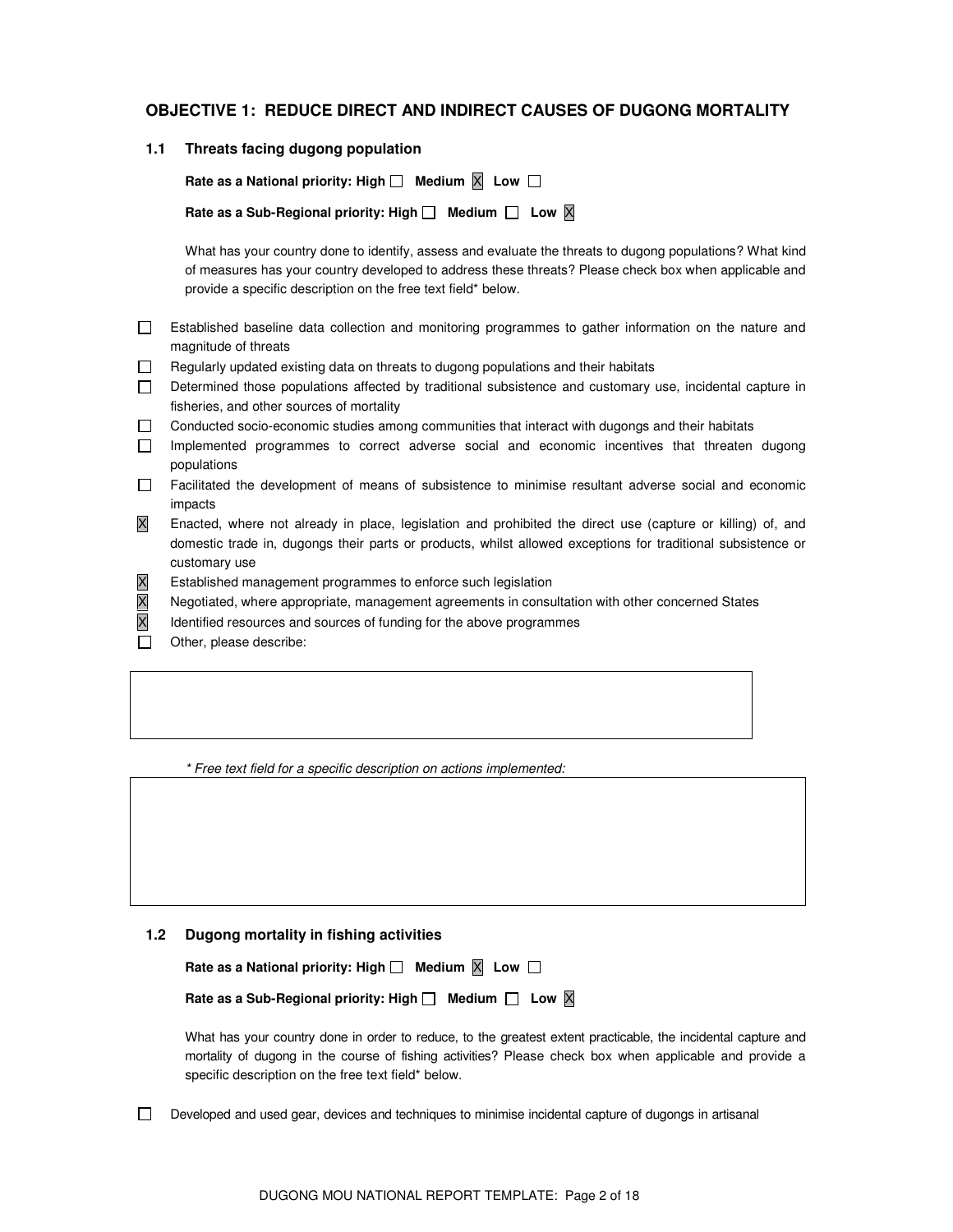and commercial fisheries, such as the use of alternative gears and spatial closures or limit or control the use of gears known to be harmful to dugongs throughout the range of dugong

- Developed procedures and extension programmes to promote implementation of these measures
- X Exchanged information and, upon request, provide technical assistance to together Signatory and cooperating States to promote these activities
- Liaised and coordinated with fishing industries, fisheries management organisations and community groups to develop and implement these activities
- $\Box$  Developed and implemented net retention and recycling schemes to minimise the disposal of fishing gear at sea and on beaches
- X Provided and ensured the use of onshore facilities for the disposal of ship-borne waste
- Other, please describe:

\* Free text field for a specific description on actions implemented:

### **1.3 Dugong mortality due to human activities**

Rate as a National priority: High  $\Box$  Medium  $\boxtimes$  Low  $\Box$ 

Rate as a Sub-Regional priority: High  $\Box$  Medium  $\Box$  Low  $\boxtimes$ 

What has your country done in order to reduce, to the greatest extent practicable, the incidental mortality of dugongs arising from other anthropogenic activities? Please check box when applicable and provide a specific description on the free text field\* below.

- X Assessed the level, location and impact of anthropogenic impacts on dugongs at ecologically relevant scales
- X Reduced, as much as possible, all other human impacts on dugongs and their habitats in areas that sustain subsistence and customary use
- Established appropriate management programmes to ensure that anthropogenic impacts are addressed, taking account of the temporal and spatial variability of dugong reproductive rates and other impacts on the species in a precautionary manner
- Other, please describe:

\* Free text field for a specific description on actions implemented: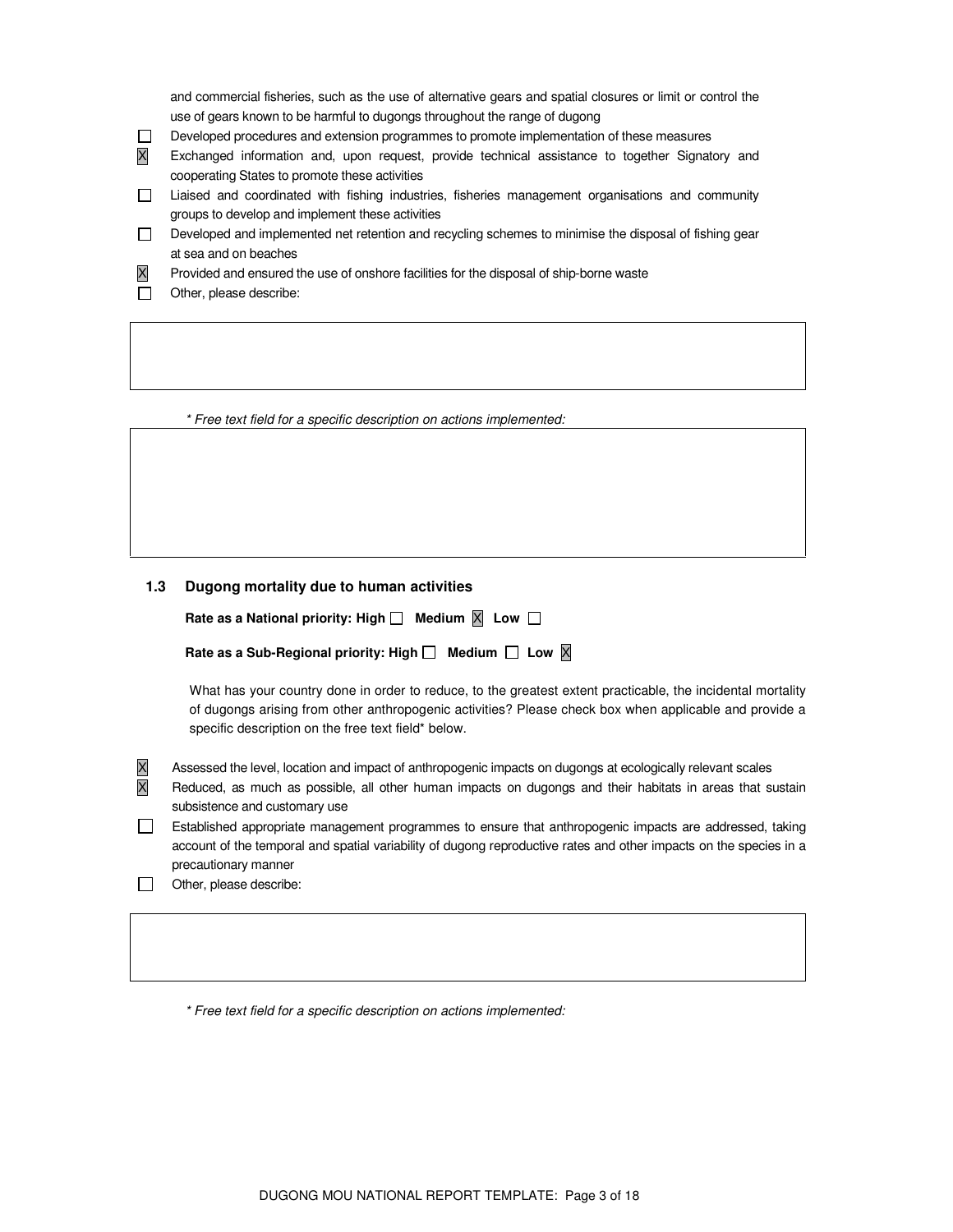#### **1.4 Illegal take of dugong**

Rate as a National priority: High  $\Box$  Medium  $\Box$  Low  $\Box$ 

```
 Rate as a Sub-Regional priority: High □ Medium X Low
```
 What has your country done in order to reduce, to the greatest extent practicable, the illegal take of dugong? Please check box when applicable and provide a specific description on the free text field\* below.

 $\Box$  Assessed the level, location and impacts of the illegal take of dugongs

X Established appropriate management programmes to ensure that the illegal take of dugongs is addressed

Other, please describe:

\* Free text field for a specific description on actions implemented:

### **1.5 Sustainable dugong use**

| Rate as a National priority: High $\overline{X}$ Medium $\Box$ Low $\Box$  |  |
|----------------------------------------------------------------------------|--|
| Rate as a Sub-Regional priority: High $\Box$ Medium $\boxtimes$ Low $\Box$ |  |

 What has your country done in order to ensure that subsistence and customary use of dugong is sustainable (in areas where it is permitted)? Please check box when applicable and provide a specific description on the free text field\* below.

- X Assessed the level, location and impact of subsistence and customary use on dugongs at ecologically relevant scales
- X Reduced as much as possible all other human impacts on dugongs and their habitats in areas that sustain subsistence and customary use
- X Determined the cultural and subsistence values and uses of dugongs (both consumptive and nonconsumptive)
- $\overline{X}$  Established culturally appropriate management programmes to ensure that subsistence and customary use is sustainable, taking account of the temporal and spatial variability of dugong reproductive rates and other impacts on the species in a precautionary manner
- X Ensured that such programmes do not have adverse unintended consequences (e.g. increase use of other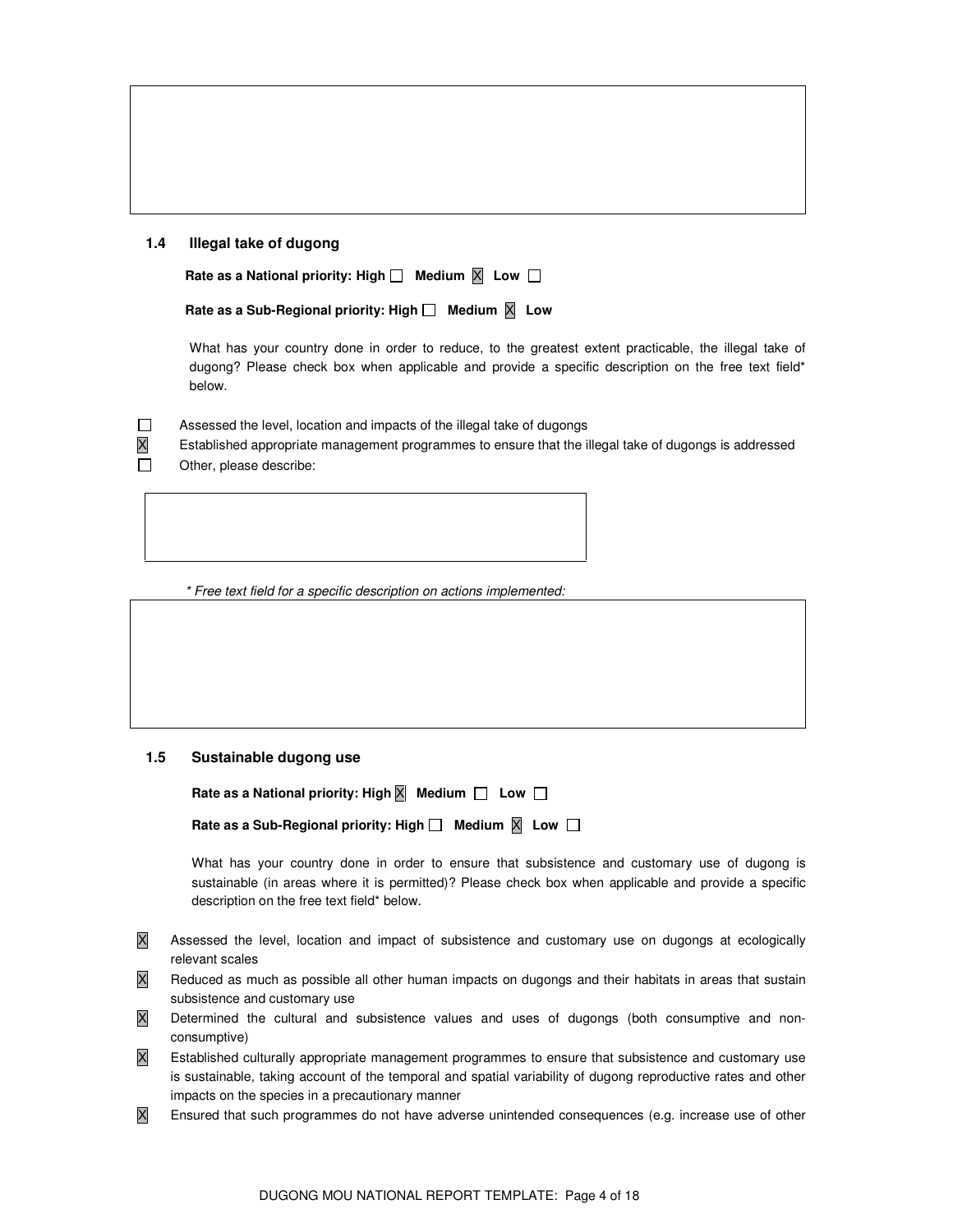threatened species such as marine turtles)

- X Considered the development of alternative means of subsistence in areas where the subsistence and customary use of dugong is permitted to alleviate adverse social and cultural impacts
- X Negotiated, where appropriate, management agreements on the sustainable level of subsistence and customary use (where it is permitted), in consultation with other concerned States, to ensure that such use does not undermine conservation efforts
- X Ensured that the management of other species (including fisheries) does not have adverse unintended consequences on the subsistence and customary use of dugongs where it is permitted
- Other, please describe:

\* Free text field for a specific description on actions implemented:

## **OBJECTIVE 2: IMPROVE UNDERSTANDING THROUGH RESEARCH AND MONITORING**

| 2.1 |  |  | Dugong populations and habitats |
|-----|--|--|---------------------------------|
|-----|--|--|---------------------------------|

| Rate as a National priority: High $\Box$ Medium $\boxtimes$ Low $\Box$ |  |  |
|------------------------------------------------------------------------|--|--|
|------------------------------------------------------------------------|--|--|

| Rate as a Sub-Regional priority: High $\Box$ Medium $\Box$ Low $\boxtimes$ |  |  |
|----------------------------------------------------------------------------|--|--|
|----------------------------------------------------------------------------|--|--|

 What has your country done so as to determine the distribution and abundance of dugong populations to provide a base for future conservation efforts and actions? Please check box when applicable and provide a specific description on the free text field\* below.

- Conducted baseline studies or gather secondary information on dugong populations using cost effective techniques where possible, including community-based monitoring
- X Other, please describe:

Just gather secondary information on dugong population from related research institutes and universities

\* Free text field for a specific description on measures developed:

#### **2.2 Dugong research**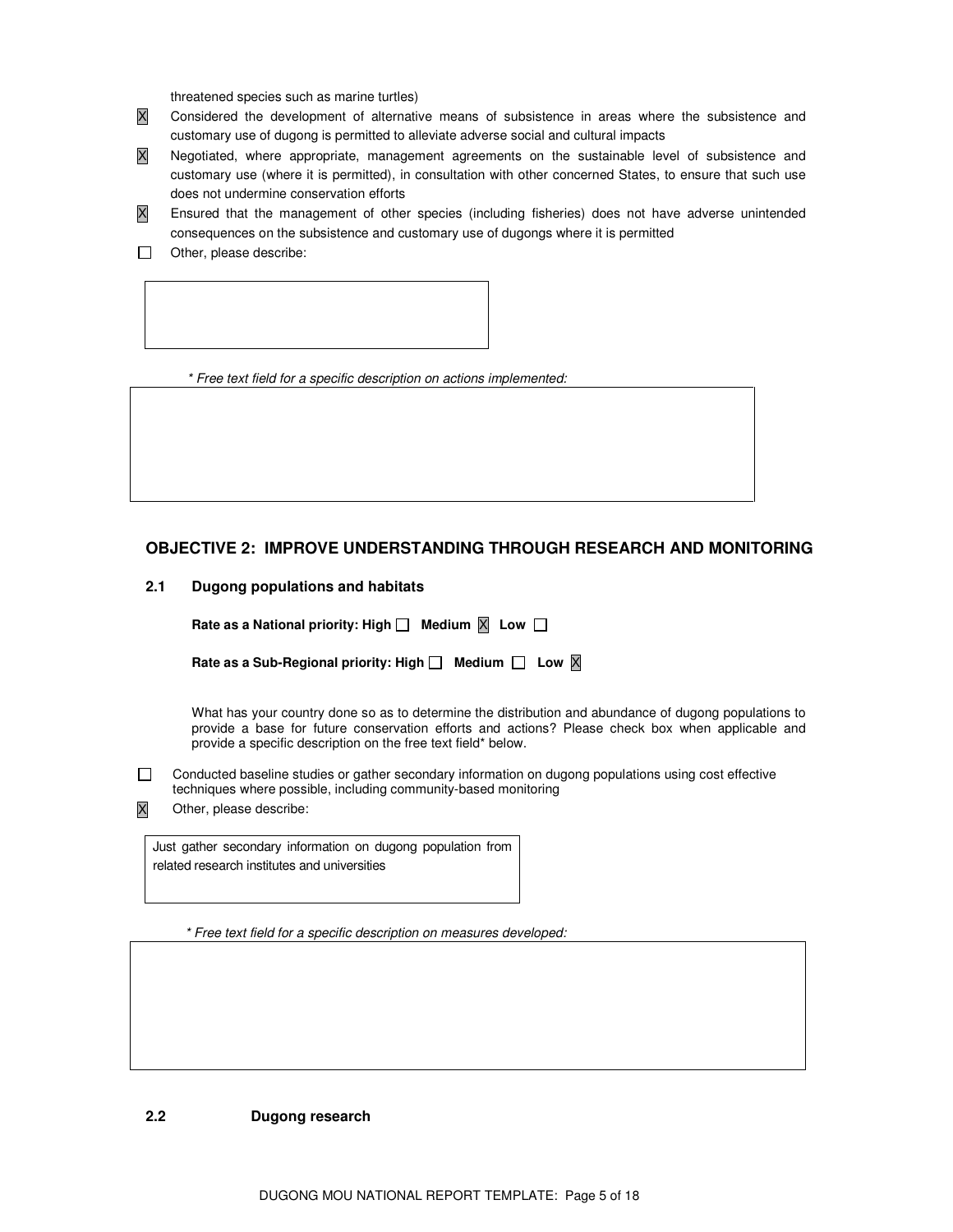| Rate as a National priority: High $\square$ Medium $\square$ Low $\times$ |  |  |
|---------------------------------------------------------------------------|--|--|
|---------------------------------------------------------------------------|--|--|

### **Rate as a Sub-Regional priority: High** □ Medium □ Low **X**

 What has your country done to conduct research and monitoring into dugong? Please check box when applicable and provide a specific description on the free text field\* below.

- Initiated and/or continued long-term monitoring of priority dugong populations at appropriate spatial scales
- Identified migratory routes through the use of techniques such as genetic studies and/or satellite tracking where appropriate
- $\Box$  Carried out studies on dugong population dynamics and survival rates
- **Promoted the use of traditional ecological knowledge in research and management studies, where** possible
- Involved local communities in research and monitoring programmes with training as required
- $\Box$  Reviewed periodically and evaluated research and monitoring activities
- $\Box$  Identified and included priority research and monitoring needs in regional and sub-regional action plans
- $\Box$  Conducted collaborative studies and monitoring of genetic identity, conservation status, migrations, and other biological and ecological aspects of dugongs
- X Other, please describe:

To do irregularity research by some related institutions and universities

\* Free text field for a specific description on actions implemented:

#### **2.3 Data collection and analysing**

| Rate as a National priority: High $\Box$ Medium $\Box$ Low $\boxtimes$     |
|----------------------------------------------------------------------------|
| Rate as a Sub-Regional priority: High $\Box$ Medium $\Box$ Low $\boxtimes$ |
| What has your country done in order to collect and analyse data            |

that supports the identification of sources of mortality, the mitigation of threats, and improved approaches to dugong conservation practices? Please check box when applicable and provide a specific description on the free text field\* below.

- Identified and prioritised populations for conservation actions
- Identified population trends using local information where appropriate

|  |                                             |  | Used research results to improve management, mitigate threats and assess the efficacy of |  |  |  |  |
|--|---------------------------------------------|--|------------------------------------------------------------------------------------------|--|--|--|--|
|  | conservation activities (e.g. habitat loss) |  |                                                                                          |  |  |  |  |

- Involved local communities in research and monitoring programmes with training as required
- Developed and harmonised data collection and analysis protocols
- X Where appropriate, developed and harmonised the reporting format that can be used for informing decision-making (local, national and regional)
- $\Box$  Other, please describe: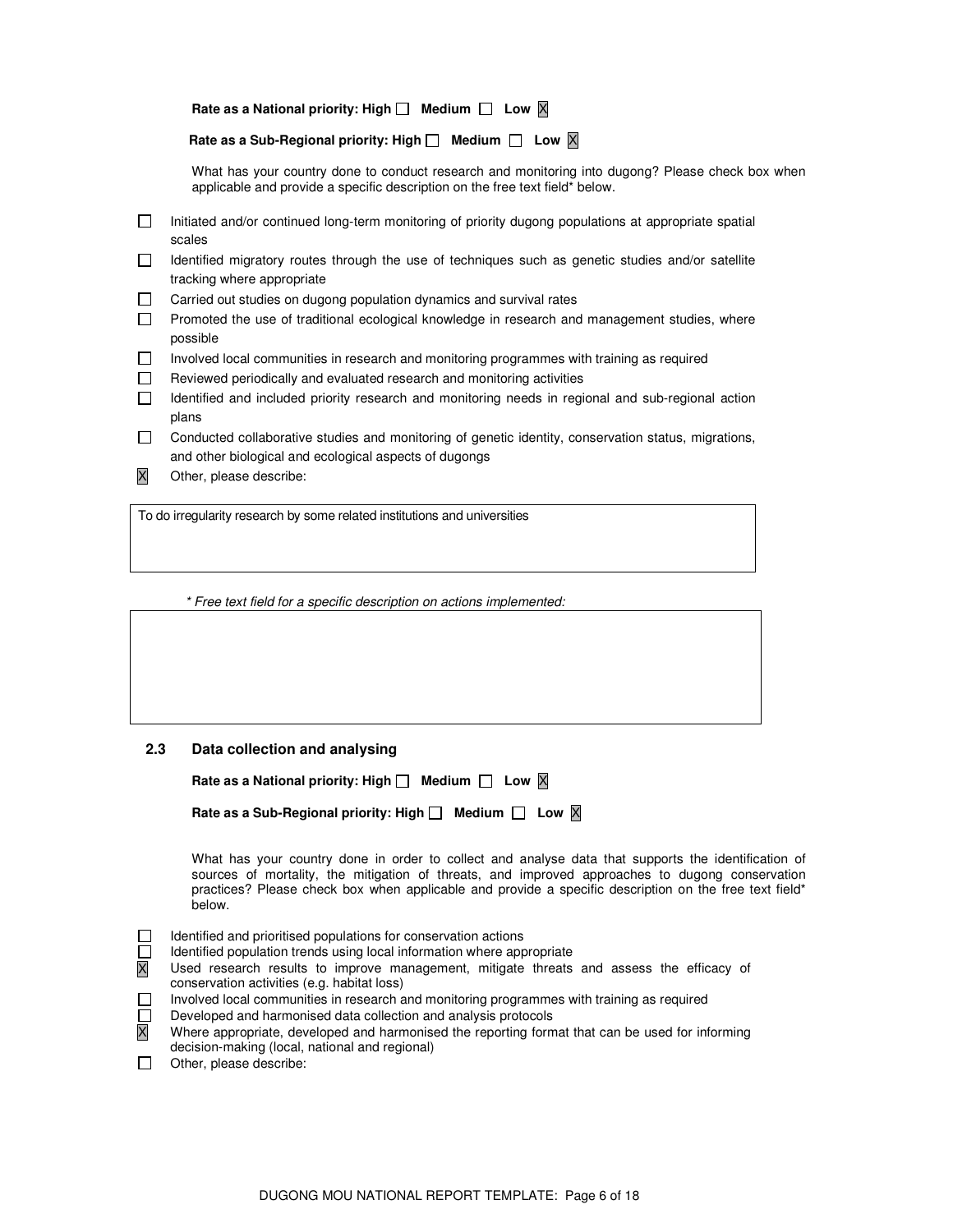\* Free text field for a specific description on actions implemented

## **OBJECTIVE 3: PROTECT, CONSERVE AND MANAGE HABITATS FOR DUGONG**

## **3.1 Dugong habitat mapping**

**Rate as a National priority: High** □ Medium □ Low  $\overline{X}$ 

 What kind of actions has your country implemented in terms of identifying and mapping areas of important dugong habitat? Please check box when applicable and provide a specific description on the free text field\* below.

X Identified and mapped areas of critical habitat such as seagrass beds and migratory corridors, using rapid assessment technique where appropriate  $\Box$  Other, please describe:

\* Free text field for a specific description on actions implemented:

## **3.2 Protect dugong habitats**

| Rate as a National priority: High $\overline{X}$ Medium $\Box$ Low $\Box$ |  |
|---------------------------------------------------------------------------|--|
|---------------------------------------------------------------------------|--|

| Rate as a Sub-Regional priority: High $\Box$ Medium $\boxtimes$ Low $\Box$ |  |  |
|----------------------------------------------------------------------------|--|--|
|----------------------------------------------------------------------------|--|--|

 What has your country done to establish necessary measures in order to protect and conserve dugong habitats? Please check box when applicable and provide a specific description on the free text field\* below.

- X Designated and managed protected/conservation areas, sanctuaries or temporary exclusion zones in areas of critical habitat, or took other measures (e.g. modification of fishing gear, banning destructive fishing practices, restrictions on vessel traffic) to remove threats to such areas and involving the local community as much as possible
- X Considered protecting dugong habitats as part of ecosystem based management (e.g. networks of marine protected areas)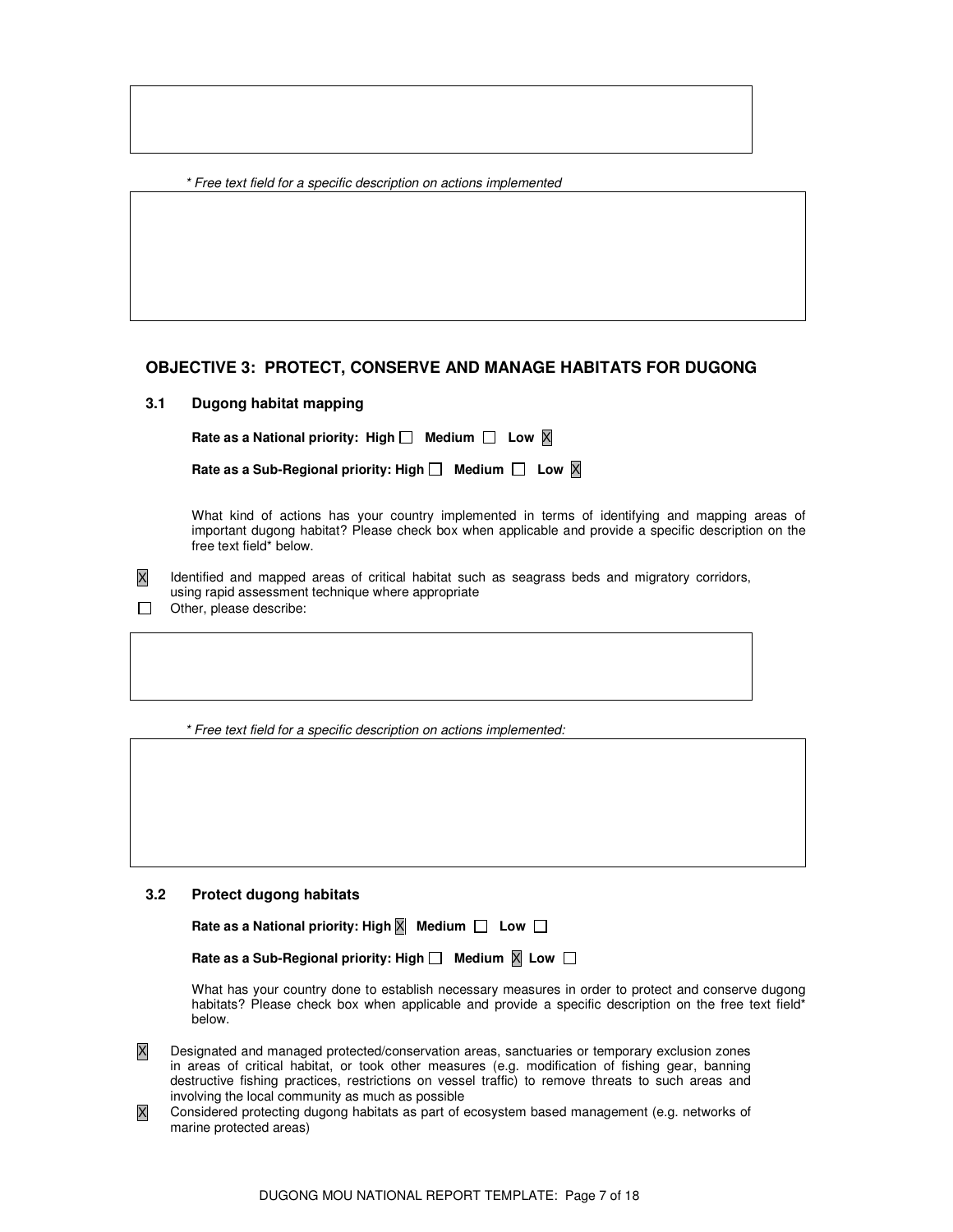Developed incentives for adequate protection of areas of critical habitat outside protected areas П

- X Assessed the environmental impact of marine and coastal development and other human activities on dugong populations and their habitats
- Monitored and promoted the protection of water quality from land-based and maritime pollution, including marine debris, which may adversely affect dugongs and their habitats
- X Strengthened the application of existing bans on the use of poisonous chemicals and explosives in the exploitation of marine resources
- $\Box$  Other, please describe:

\* Free text field for a specific description on measures developed:

**3.3 Actions to address habitat loss**

| Rate as a National priority: High $\Box$ Medium $\Box$ Low $\overline{X}$     |  |  |  |
|-------------------------------------------------------------------------------|--|--|--|
| Rate as a Sub-Regional priority: High $\Box$ Medium $\Box$ Low $\overline{X}$ |  |  |  |

 What has your country done to assess the risk of the degradation of dugong habitats? Please check box when applicable and provide a specific description on the free text field\* below.

 $\Box$  Identified and enhanced recovery of degraded seagrass habitats used by dugongs

- X Identified and enhanced recovery of degraded mangrove and coral reef habitats used by dugong
- П Undertook measures to restore degraded habitats
- $\Box$  Other, please describe:

\* Free text field for a specific description on measures developed:

#### **3.4 Degraded dugong habitats**

Rate as a National priority: High  $\Box$  Medium  $\Box$  Low  $\overline{X}$ 

| Rate as a Sub-Regional priority: High $\Box$ Medium $\Box$ Low $\boxtimes$ |  |  |
|----------------------------------------------------------------------------|--|--|
|----------------------------------------------------------------------------|--|--|

 What has your country done concerning degraded dugong habitats? Please check box when applicable and provide a specific description on the free text field\* below.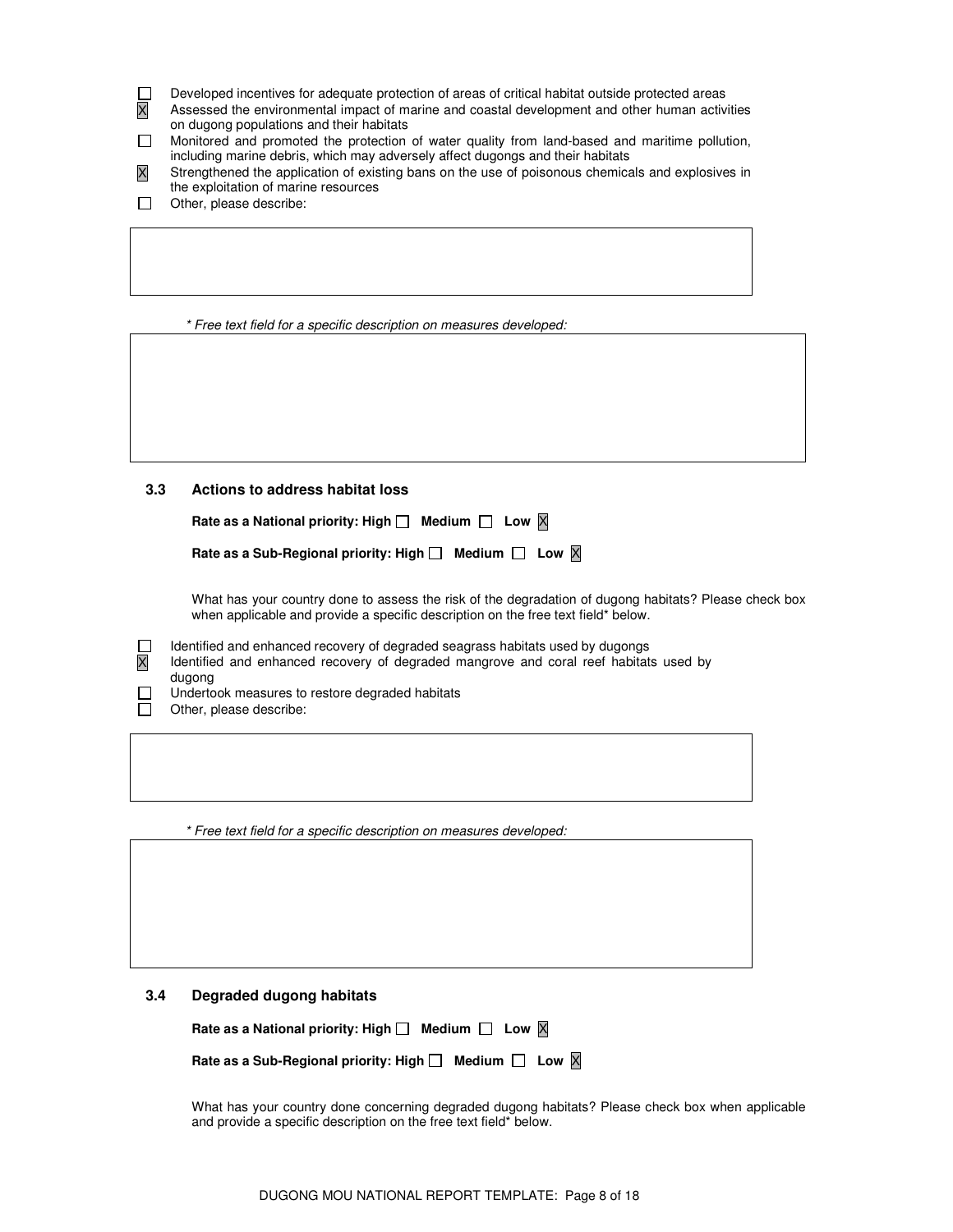- Identified and undertook measures, where appropriate, to enhance recovery of degraded seagrass habitats used by dugong
- Other, please describe:

\* Free text field for a specific description on actions taken:

## **OBJECTIVE 4: IMPROVE UNDERSTANDING OF DUGONG HABITATS THROUGH RESEARCH AND MONITORING**

### **4.1 Research of habitats**

Rate as a National priority: High  $\Box$  Medium  $\boxed{\times}$  Low  $\Box$ 

 What has your country done with regards to conducting research into and monitoring of important dugong habitats? Please check box when applicable and provide a specific description on the free text field\* below.

- Conducted baseline studies or gathered secondary information on dugong habitats using cost effective techniques where possible, including community-based monitoring
	-
- Initiated and/or continued long-term monitoring of priority dugong habitats  $\overline{X}$  Promoted the use of traditional ecological knowledge in research and ma Promoted the use of traditional ecological knowledge in research and management studies, where possible
- Involved local communities in research and monitoring programmes with training as required
- 
- $\overline{X}$  Reviewed periodically and evaluate research and monitoring activities  $\overline{X}$  Identified and include priority research and monitoring needs in reg Identified and include priority research and monitoring needs in regional and sub-regional action plans
- Other, please describe:

\* Free text field for a specific description on actions taken: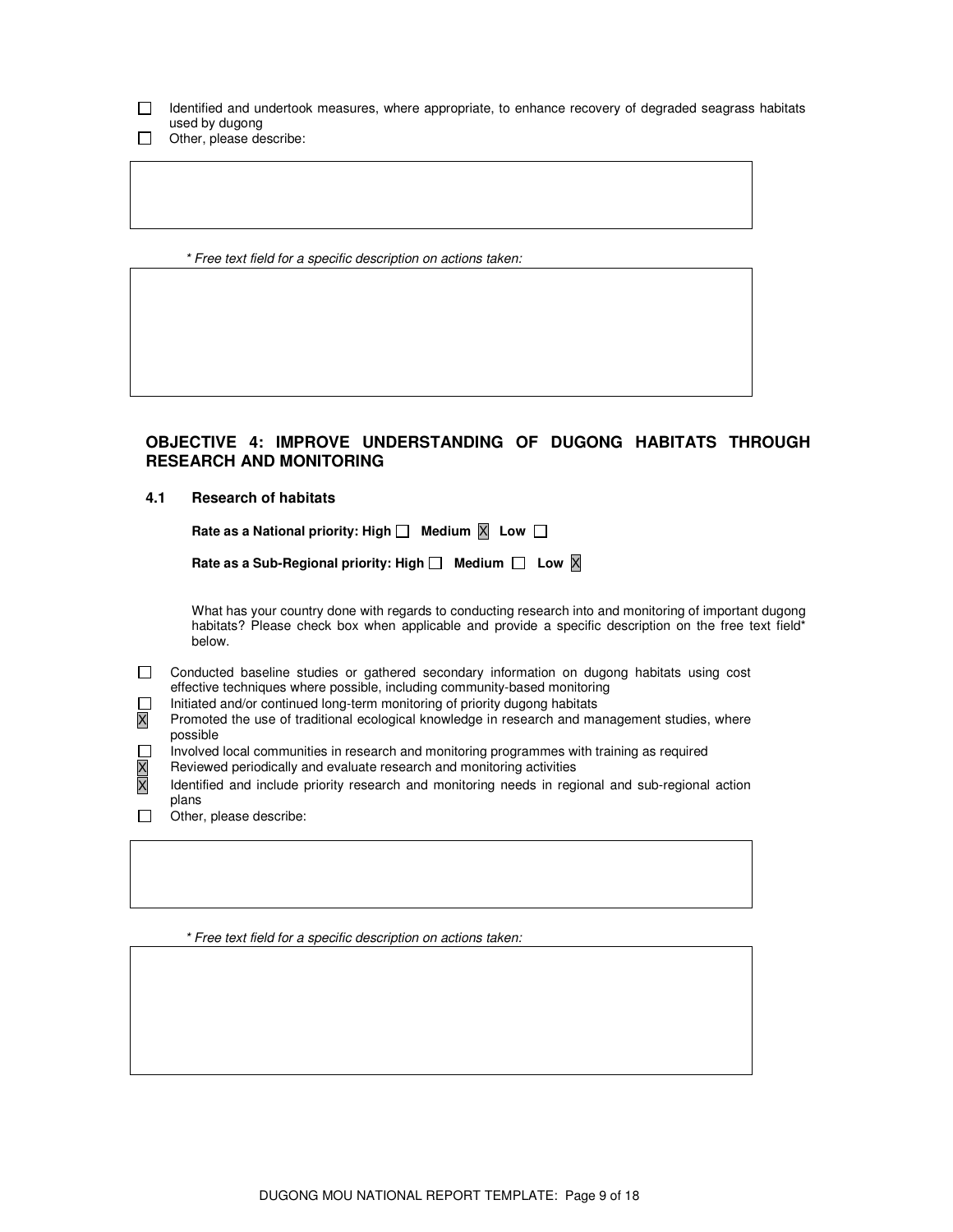## **OBJECTIVE 5: RAISE AWARENESS OF DUGONG CONSERVATION**

#### **5.1 Information programmes**

Rate as a National priority: High  $\Box$  Medium  $\Box$  Low  $\Box$ 

Rate as a Sub-Regional priority: High  $\Box$  Medium  $\Box$  Low  $\overline{X}$ 

 What has your country done with regards to establishing education, awareness and information programmes? Please check box when applicable and provide a specific description on the free text field\* below.

- Collected, developed, co-ordinated and disseminated education materials (e.g. dedicated regional website)
- Identified key persons/champions to help disseminate messages about the need to conserve dugongs and their habitats
- Established community learning/information centres
- Developed and implemented mass media information programmes
- X Developed and conducted focused education and awareness programmes for target groups (e.g. policy makers, teachers, schools, fishing communities, subsistence and customary users, media)
- Encouraged the incorporation of dugong biology and conservation issues into school curricula<br>
Organised special events related to dugong conservation and biology (e.g. Dugong Day, Year
- Organised special events related to dugong conservation and biology (e.g. Dugong Day, Year of the Dugong, symposia, community education workshops)
- Promoted public participation in conservation activities
- Involved stakeholders, including key policymakers, subsistence and customary users, and local communities in particular, in planning and implementation of conservation and management measures
- X Encouraged the participation of government institutions, intergovernmental governmental organisations, the private sector and the general community (e.g. students, volunteers, fishing communities, local communities) in research, conservation and management efforts
- $\Box$  Implemented, where appropriate, incentive schemes to encourage public participation (e.g. T-shirts, public acknowledgement and certificates)
- $\Box$  Other, please describe:

\* Free text field for a specific description on actions taken:

**5.2 Encourage local community participation** 

| Rate as a National priority: High $\square$ |  | Medium $X$ Low |  |
|---------------------------------------------|--|----------------|--|
|---------------------------------------------|--|----------------|--|

| Rate as a Sub-Regional priority: High <b>L</b> | Medium $ X $ Low |  |  |  |
|------------------------------------------------|------------------|--|--|--|
|------------------------------------------------|------------------|--|--|--|

 What has your country done with regards to encouraging local communities to actively participate in conservation efforts? Please check box when applicable and provide a specific description on the free text field\* below.

- X Identified, developed and facilitated alternative programmes (including means of subsistence and incentives) that are not detrimental to dugongs and their habitats, in consultation with local communities and other stakeholders
- $\Box$  Other, please describe: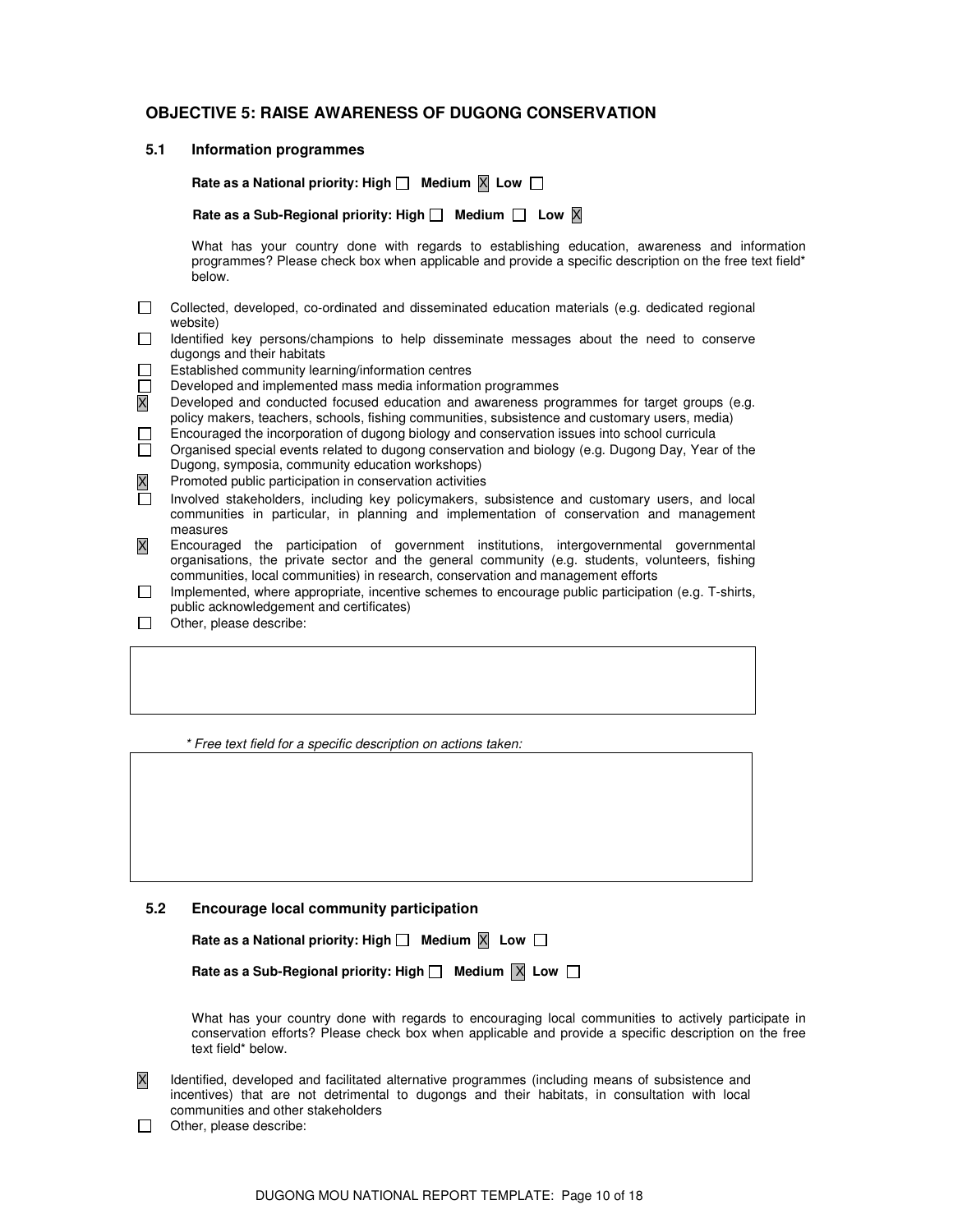\* Free text field for a specific description on actions taken:

## **OBJECTIVE 6: ENHANCE NATIONAL, REGIONAL AND INTERNATIONAL COOPERATION**

#### **6.1 Combat illegal trade**

Rate as a National priority: High  $\Box$  Medium  $\Box$  Low  $\Box$ 

| Rate as a Sub-Regional priority: High $\Box$ | Medium $\overline{X}$ Low |  |  |
|----------------------------------------------|---------------------------|--|--|
|----------------------------------------------|---------------------------|--|--|

 What has your country done in order to collaborate with and assist Signatory and non-Signatory States to combat illegal international and domestic trade? What kind of measures have been developed to cooperate in enforcement activities relating to dugong products? Please check box when applicable and provide a specific description on the free text field\* below.

 Encouraged Signatory States, that have not already done so, to become Parties to the Convention on International Trade in Endangered Species of Wild Fauna and Flora (CITES)

X Reviewed at a national level, compliance with obligations under CITES relating to illegal international trade in dugong parts or products

 Facilitated better compliance with CITES through training of relevant authorities in cooperation with other Signatory States, the CITES Secretariat and other relevant organisations

 $\Box$  Identified routes of international illegal trade through monitoring, and sought cooperation to take action to prevent, deter and, where possible, eliminate it

X Exchanged and discussed information on compliance and illegal trade issues at regular intervals, such as through annual reporting to the MoU Secretariat and at meetings of the Signatory States

- Identified, prevented, deterred and, where possible, eliminated domestic illegal trade through monitoring, implementation of legislation, identification of gaps in enforcement capabilities in each country, and training of enforcement officers
- $\Box$  Other, please describe:

\* Free text field for a specific description on actions implemented: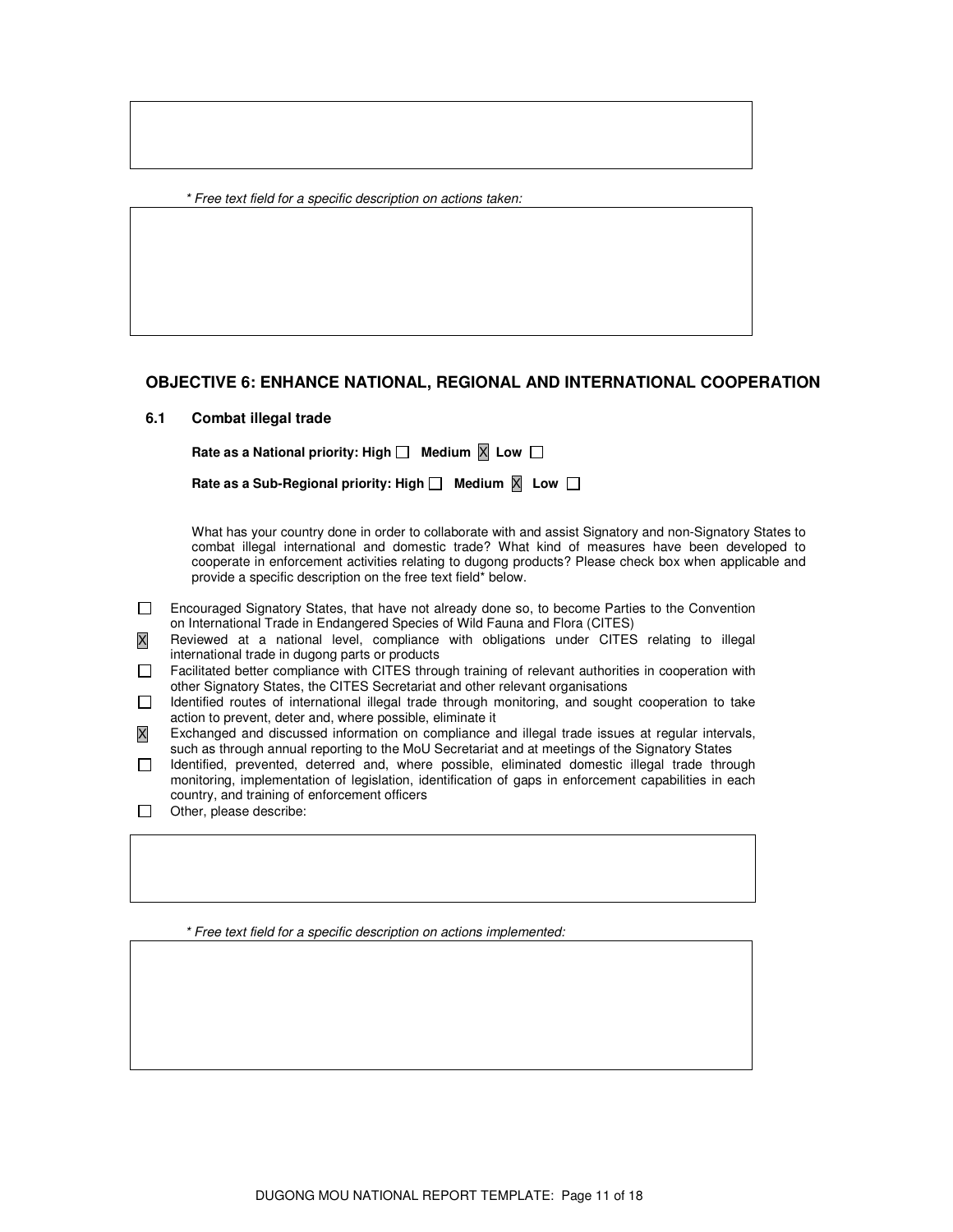#### **6.2 Information exchange**

Rate as a National priority: High  $\Box$  Medium  $\Box$  Low  $\Box$ 

| Rate as a Sub-Regional priority: High $\Box$ Medium $\boxtimes$ Low $\Box$ |  |  |  |  |
|----------------------------------------------------------------------------|--|--|--|--|
|----------------------------------------------------------------------------|--|--|--|--|

 What has your country done to develop and implement mechanisms for effective exchange of information? Please check box when applicable and provide a specific description on the free text field\* below.

X Identified and strengthened existing mechanisms for cooperation at the regional and sub-regional level

- Developed a website and/or newsletter to facilitate networking and exchange of information
- Developed a web-based information resource for dugong conservation (including data on populations, migration, on-going projects) based on IUCN website
- Regularly updated a directory of experts and organisations concerned with dugong conservation  $\mathbf{I}$
- X Developed networks for cooperative management of shared populations, within or across subregions, and where appropriate, formalise cooperative management arrangements
- X Cooperated where possible in the establishment of transboundary marine protected areas using ecological rather than political boundaries
- Developed a streamlined format for reporting and exchanging information (through the MoU Secretariat and among Signatory States) on the state of dugong conservation at the national level
- Encouraged MoU signatory States that have not already done so tot become Parties to the Convention on Migratory Species (CMS)
- Encouraged Signatory States to become contracting parties to global fisheries agreements such as the UN Fish Stocks Agreement (1995) and the FAO Compliance Agreement (1993) and implemented the FAO Code of Conduct for Responsible Fisheries (1995)
- X Established relationships with regional fisheries bodies with a view to obtaining data on incidental capture and encouraged them to adopt dugong conservation measure within Exclusive Economic Zones (EEZ) and territorial waters
- X Determined the most appropriate methods for information and expertise among nations, scientific institutions, non-governmental and international organisations, in order to develop and implement best practice approaches to conservation of dugongs and their habitats
- Exchanged at regular intervals scientific and technical information and expertise among nations, scientific institutions, non-governmental and international organisations, in order to develop and implement best practice approaches to conservation of dugongs and their habitats
- Disseminated traditional knowledge on dugongs, their habitats and traditional practices for conservation and management in a culturally appropriate manner
- X Updated data on dugong populations of regional interest on a regular basis (e.g. country status reports)
- $\Box$  Other, please describe:

\* Free text field for a specific description on actions taken:

#### **6.3 Improve coordination**

Rate as a National priority: High  $\Box$  Medium  $\Box$  Low  $\Box$ 

Rate as a Sub-Regional priority: High  $\Box$  Medium  $\Box$  Low  $\boxtimes$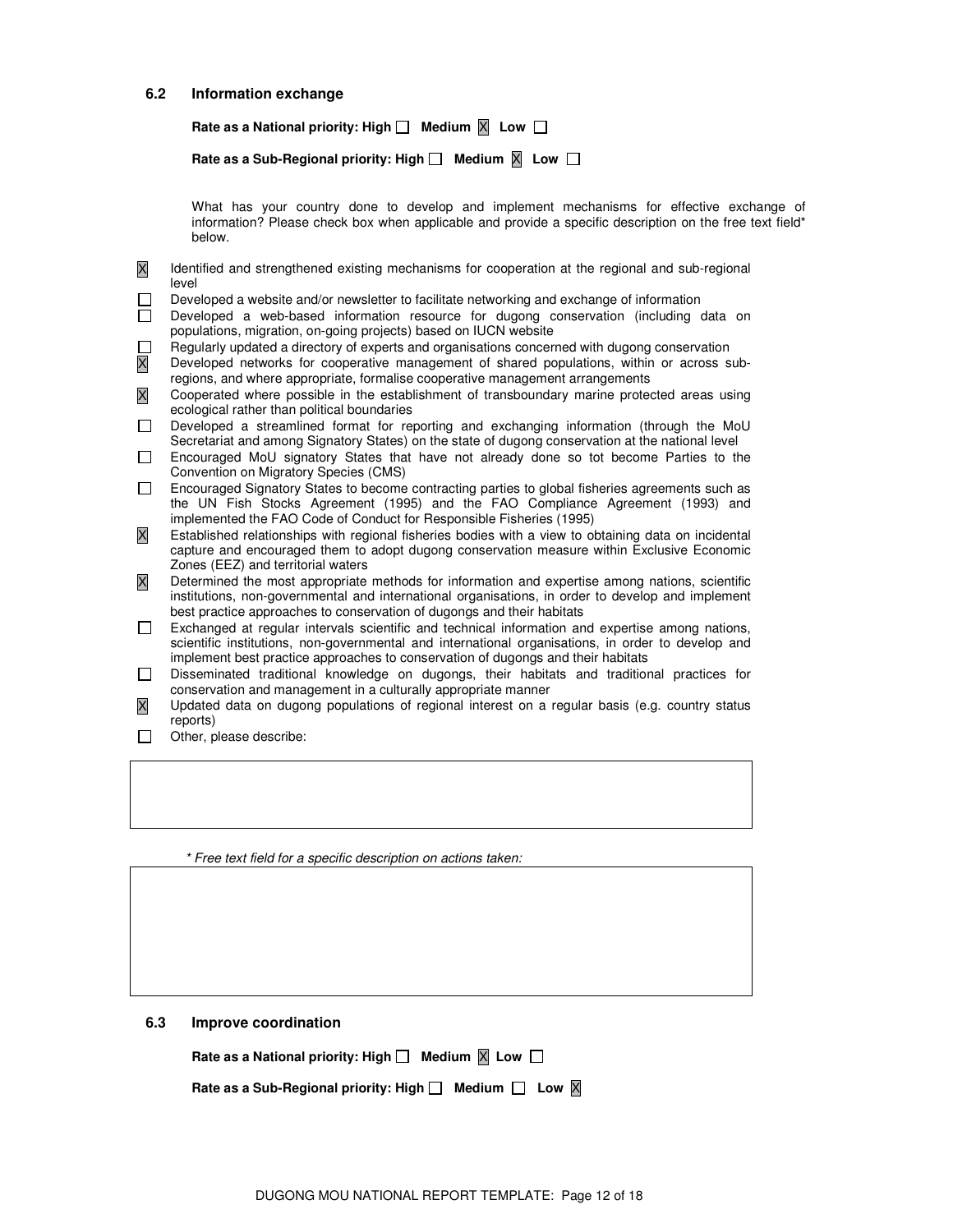What has your country done in order to improve coordination among government and non-government sectors and communities in the conservation of dugongs and their habitats? Please check box when applicable and provide a specific description on the free text field\* below.

X Reviewed the roles and responsibilities of government agencies related to the conservation and management of dugongs and their habitats

X Designated a led agency responsible for coordinating national dugong conservation and management policy

Identified non-governmental organisation with an interest in dugong conservation and management

X Encouraged cooperation within and among government and non-government sectors, including through the development and/or strengthening of national networks

 $\Box$  Other, please describe:

\* Free text field for a specific description on actions implemented:

**6.4 Database** 

| Rate as a National priority: High $\Box$ Medium $\boxtimes$ Low $\Box$ |  |  |  |
|------------------------------------------------------------------------|--|--|--|
|------------------------------------------------------------------------|--|--|--|

| Rate as a Sub-Regional priority: High $\Box$ Medium $\Box$ Low $\boxtimes$ |  |  |  |
|----------------------------------------------------------------------------|--|--|--|
|----------------------------------------------------------------------------|--|--|--|

 In relation to dugong conservation and management, what has your country done to develop and implement a regional database of relevant information? Please check box when applicable and provide a specific description on the free text field\* below.

X Collated and managed information relevant for dugong conservation and management in a regional database that is easily accessible to all interested parties

 $\Box$  Other, please describe:

\* Free text field for a specific description on actions taken:

## **OBJECTIVE 7: PROMOTE IMPLEMENTATION OF THE MOU**

**7.1 Encourage participation in the MoU** 

Rate as a National priority: High  $\Box$  Medium  $\Box$  Low  $\boxtimes$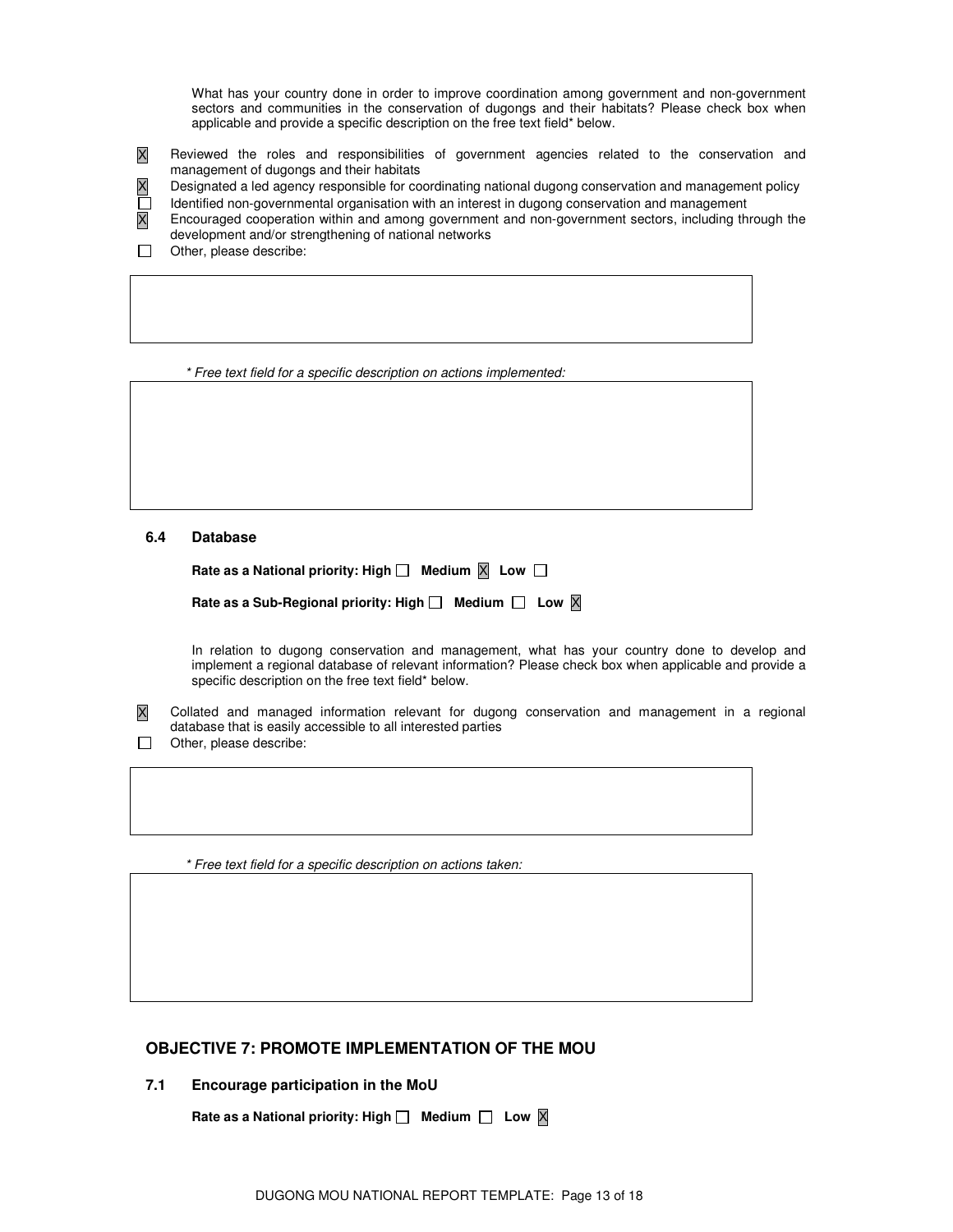### Rate as a Sub-Regional priority: High  $\Box$  Medium  $\Box$  Low  $\boxtimes$

 What has your country done to encourage all Range States to participate in the MoU and its conservation and management activities? Please check box when applicable and provide a specific description on the free text field\* below.

- Encouraged non-Signatory States to sign the MoU
- X Arranged regional and sub-regional workshops involving non-Signatory States to raise awareness of the MoU
- X Considered at the first meeting of the Signatory States the development of a timetable for regular review of implementation the MoU
- $\Box$  Other, please describe:

П

\* Free text field for a specific description on actions taken:

## **7.2 Support the Secretariat**

| Rate as a National priority: High $\Box$ Medium $\Box$ Low $\boxtimes$ |  |
|------------------------------------------------------------------------|--|
|                                                                        |  |

 What has your country done to support the Secretariat of the MoU to ensure the objectives of the Conservation and Management Plan are met? Please check box when applicable and provide a specific description on the free text field\* below.

 $\Box$  Secured reliable sources of funding to support the MoU Secretariat  $\Box$  Other, please describe Other, please describe

\* Free text field for a specific description on actions taken:

**7.3 Seek resources** 

| Rate as a National priority: High $\Box$ Medium $\boxtimes$ Low $\Box$ |  |  |  |
|------------------------------------------------------------------------|--|--|--|
|------------------------------------------------------------------------|--|--|--|

| Rate as a Sub-Regional priority: High $\Box$ Medium $\boxtimes$ Low $\Box$ |  |  |
|----------------------------------------------------------------------------|--|--|
|----------------------------------------------------------------------------|--|--|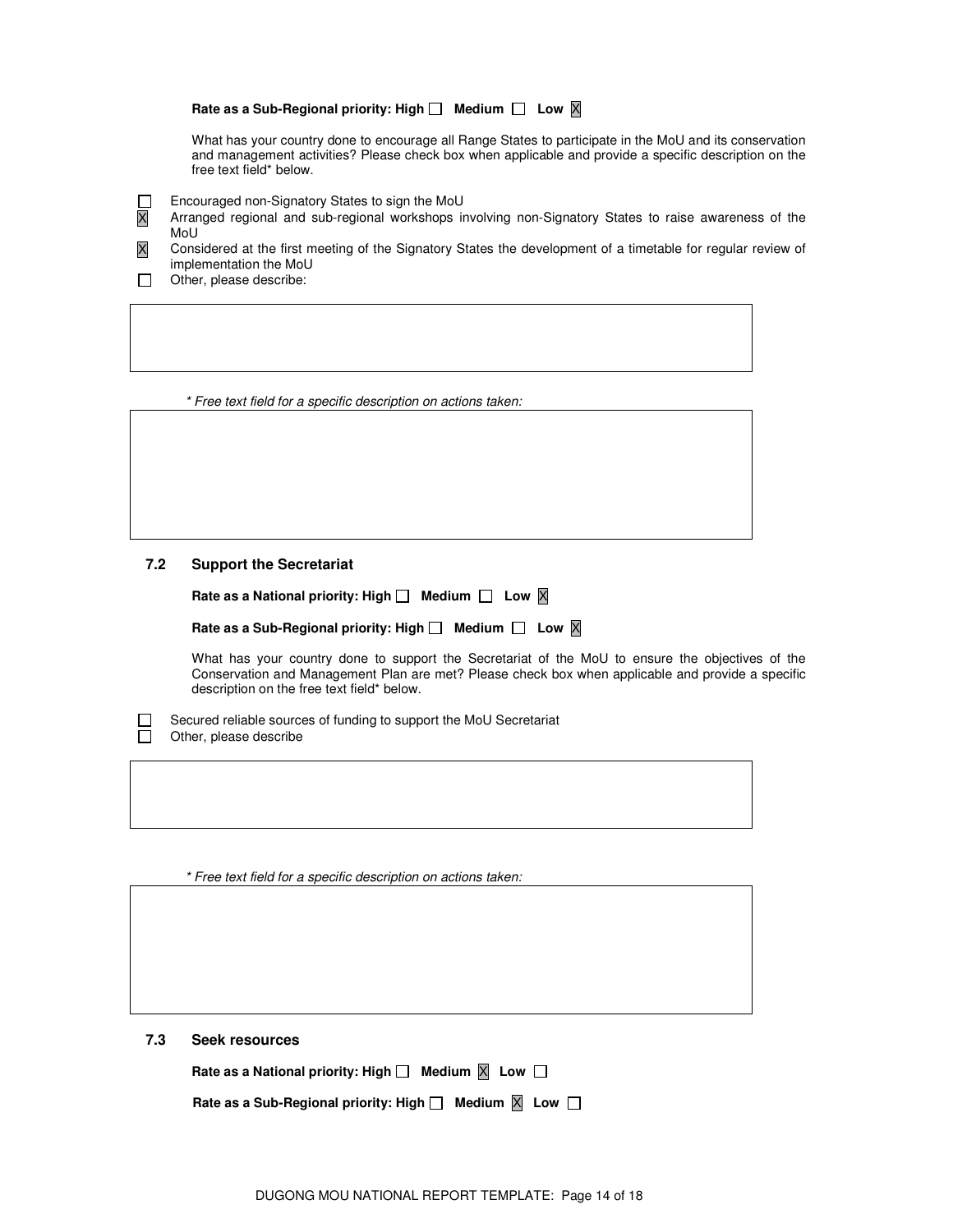What kind of actions has your country taken to seek resources to support the implementation of the MoU? Please check box when applicable and provide a specific description on the free text field\* below.

- X Prioritised conservation and management activities for funding
- X Explored funding options with governments and other donors such as the Asian Development Bank, World Bank, UNDP, European Union, UNEP, GEF, etc.
- Solicited funding and other contributions from industries that have impacts on dugongs and their habitats (e.g. fisheries, tourism, oil industry, real estate)
- X Explored international funding support and other incentives for Signatory States that effectively manage populations
- $\Box$  Other, please describe:

\* Free text field for a specific description on actions taken:

#### **7.4 Synergy with other conventions**

**Rate as a National priority: High** X **Medium Low**

 **Rate as a Sub-Regional priority: High** X **Medium Low**

 What has your country done to create links and develop synergies with other relevant regional conservation conventions, MoUs and Agreements? Please check box when applicable and provide a specific description on the free text field\* below.

- X Identified, facilitated and explored links to other international, regional, sub-regional fora, conventions, agreements and MoUs
- X Other, please describe:

To include the dugong's program to the CTI Program

\* Free text field for a specific description on actions taken:

## **OBJECTIVE 8: IMPROVE LEGAL PROTECTION OF DUGONGS AND THEIR HABITATS**

**8.1 Incorporation into national legislation** 

**Rate as a National priority: High** X **Medium Low**

 **Rate as a Sub-Regional priority: High**  $\Box$  **Medium**  $\boxtimes$  **Low**  $\Box$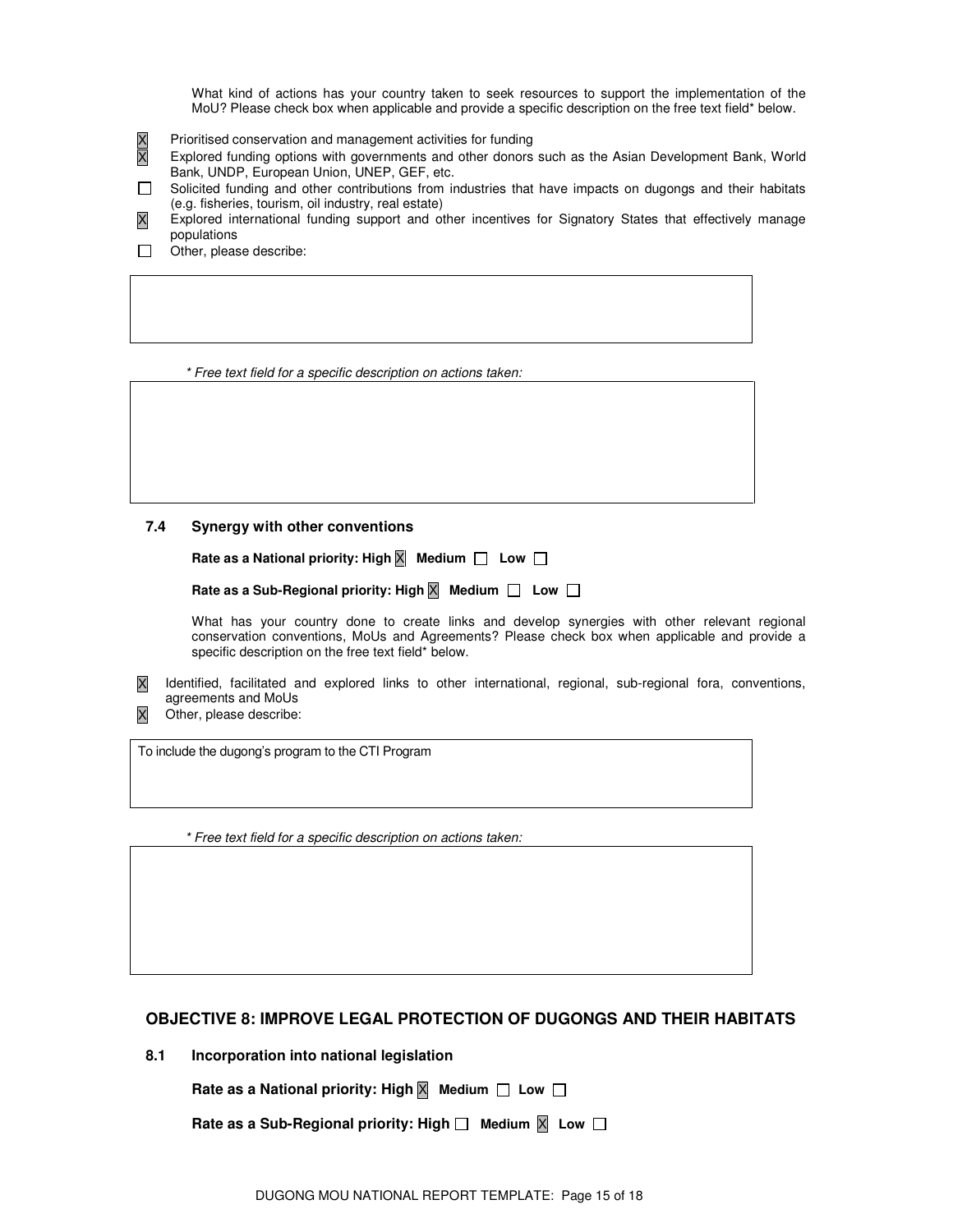What has your country done to encourage all Range States, and ensure Signatory States, to incorporate dugong and habitat conservation and protection measures into national legislation? Please check box when applicable and provide a specific description on the free text field\* below.

- Encouraged MoU Signatory States, that have not already done so, to become Parties to the Convention on Migratory Species (CMS)
- X Encouraged the establishment of legislation to protect dugongs and their habitats while recognising existing traditional management systems
- 
- $\overline{X}$  Reviewed domestic policies and laws to address gaps or impediments to dugong conservation  $\overline{X}$  Ensured corporate sanctions for harming dugongs or destroying habitat, trained law enforceme Ensured corporate sanctions for harming dugongs or destroying habitat, trained law enforcement authorities, raised public awareness to boost surveillance for reporting of illegal activities
- $\Box$  Other, please describe:

\* Free text field for a specific description on actions taken:

#### **8.2 Legal protection**

**Rate as a National priority: High** X **Medium Low**

## **Rate as a Sub-Regional priority: High** X **Medium Low**

 What kind of measures your country has developed to review and, where necessary, strengthen legal protection for dugongs and their habitats? Please check box when applicable and provide a specific description on the free text field\* below.

X Cooperated in law enforcement to ensure compatible application of laws across and between jurisdictions (including through bilateral/multilateral agreements and intelligence sharing)  $\Box$  Other, please describe:

\* Free text field for a specific description on measures developed: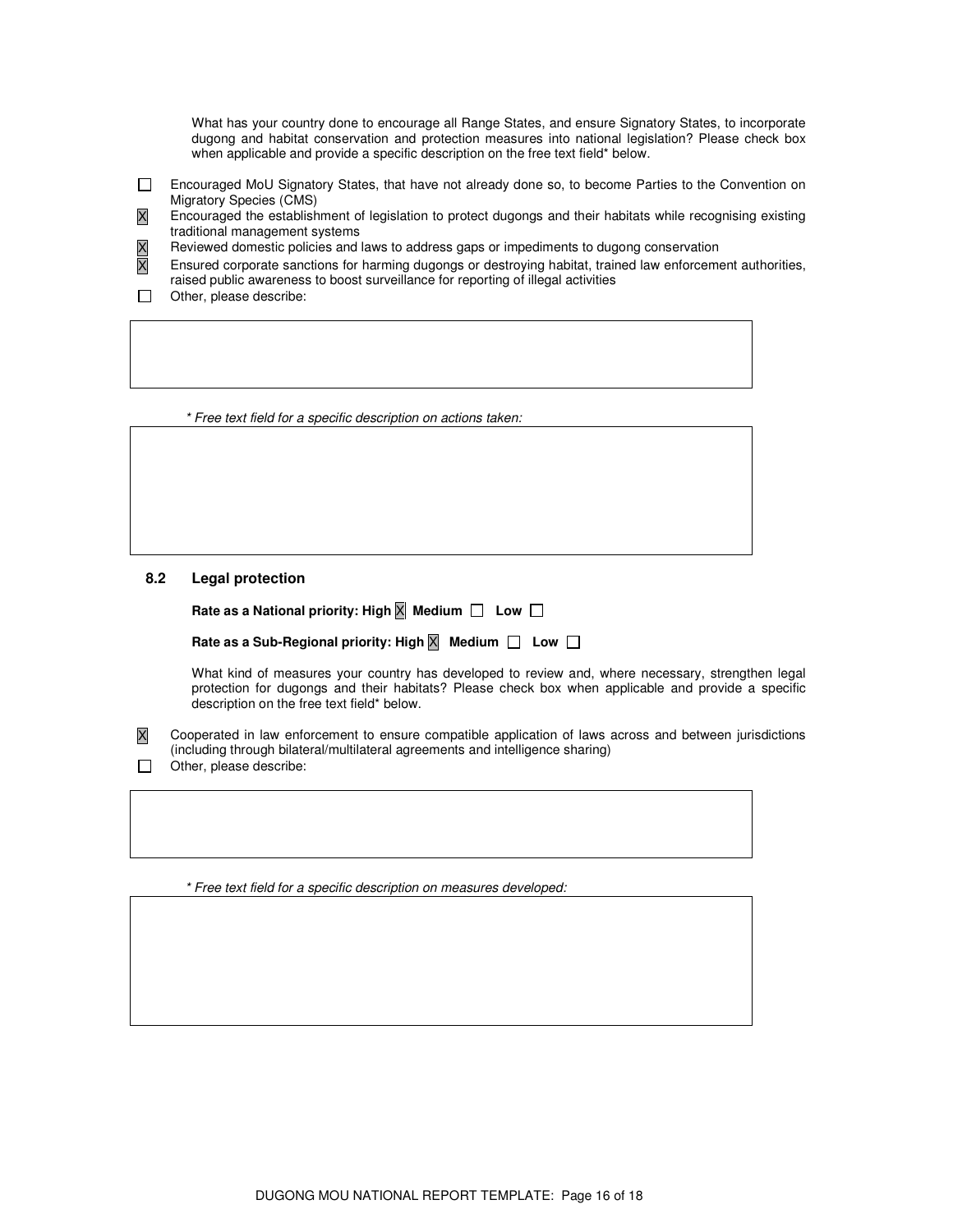## **OBJECTIVE 9: ENHANCE NATIONAL, REGIONAL AND INTERNATIONAL COOPERATION ON CAPACITY BUILDING**

#### **9.1 Promote capacity building**

**Rate as a National priority High** X **Medium Low**

Rate as a Regional priority High  $\Box$  Medium  $\overline{\mathbb{X}}$  Low  $\Box$ 

 What has your country done to promote capacity building at all levels to strengthen conservation measures? Please check box when applicable and provide a specific description on the free text field\* below.

- X Identified needs for capacity-building in terms of human resources, knowledge and facilities
- Provided training (e.g. through workshops) in conservation and management techniques for dugongs and their habitats to relevant agencies, individuals and local communities
- Coordinated training programmes and workshops
- X Developed partnerships with universities, research institutions, NGOs, training bodies and other relevant organisations to support capacity building initiatives
- X Identified assess, develop and implement training programmes for local communities, NGOs, communitybased organisations, media, enforcement officers, policy makers, law makers and decision makers
- X Enhanced capacity at all levels to develop and undertake joint research programmes on dugong and their habitats
- Organised forums (local, national and regional as appropriate) with the involvement of all relevant stakeholders to enable knowledge sharing and capacity building
- Provided training on development, implementation and monitoring of community rehabilitation programmes
- X Supported local communities and relevant national organisations with necessary basic equipment and facilities to enable protection, conservation and management of dugong and their habitats
- Other, please describe:

\* Free text field for a specific description on actions taken: